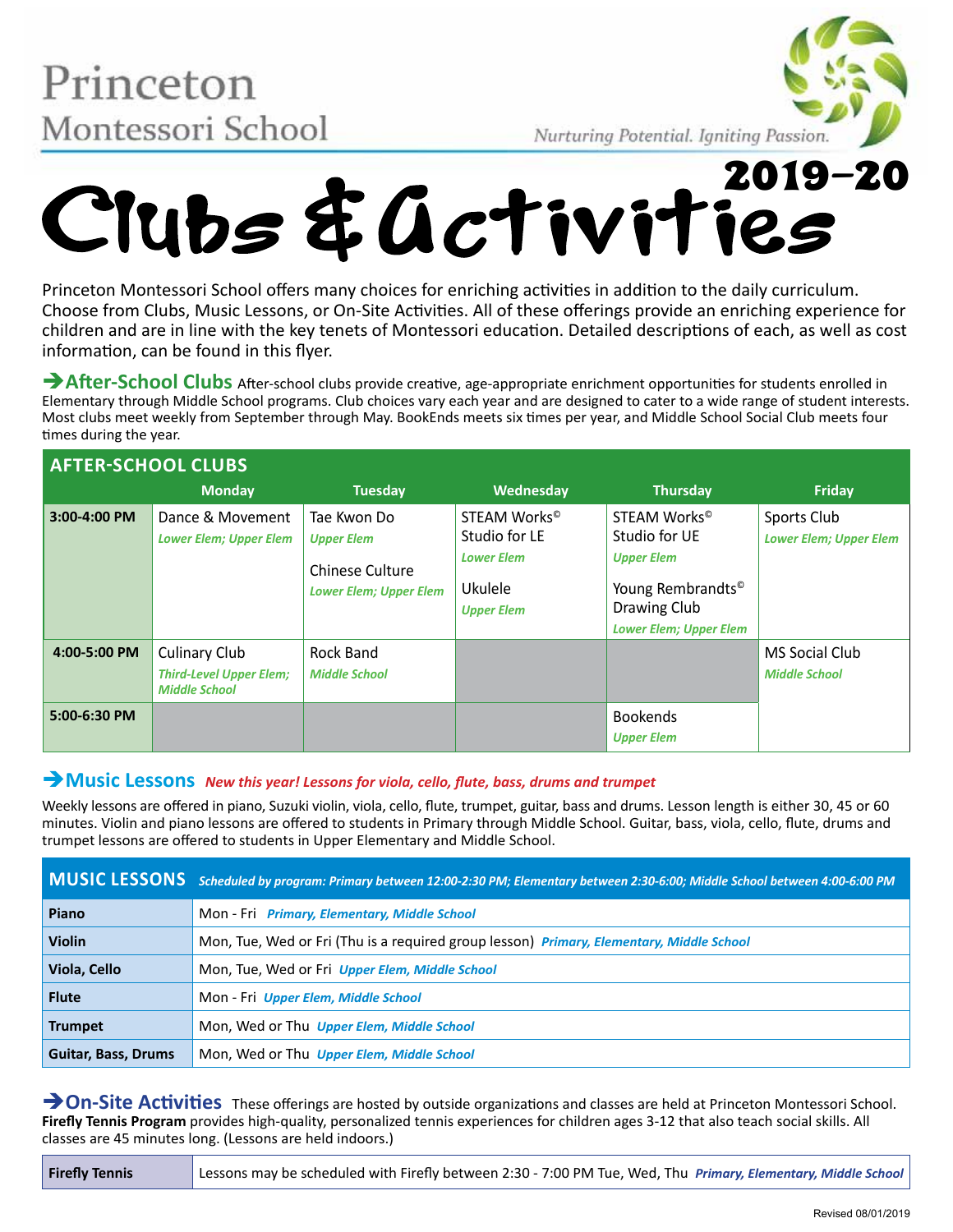# 'Music Lessons

Research has found that learning music facilitates learning in other subjects and enhances skills that children inevitably use in other areas. Making music involves more than the voice or fingers playing an instrument; a child learning about music has to tap into multiple skill sets, often simultaneously. In addition to a robust music curriculum within each program, Princeton Montessori School offers weekly lessons in piano, Suzuki violin, viola, cello, flute, trumpet, guitar, bass and drums for either 30, 45 or 60-minute sessions throughout the year. Violin and piano lessons are offered to students in Primary through Middle School. Guitar, bass, viola, cello, flute, drums and trumpet lessons are offered to students in Upper Elementary and Middle School.

## **Violin Lessons**

Violin lessons are offered for students beginning in Primary and continuing through Middle School, using the popular and effective Suzuki method. Dr. Suzuki taught that every child has the innate capacity to become a talented musician in a process analogous to language acquisition. Students are mentored through the Suzuki repertoire in a weekly individual lesson and a group lesson. Parents of Primary and beginner Elementary students are expected to attend the last five minutes of their child's individual violin lesson. Group lessons are required for all violin students and are held weekly on Thursdays. Students will practice starting and stopping together, playing in tempo, and performing solos for each other.

More information will be available during the orientation meeting held on October 17, 2019, for families who are new to the violin program. Suzuki violin lessons are taught by Toyoko Kitade.

## **Piano Lessons**

Piano lessons are offered to students beginning in Primary and continuing through Middle School. Piano instruction is based on the idea that every child has musical potential and all children can learn to express themselves musically. Piano students begin by learning basic skills and progress to learning scales, music theory, and performance techniques. Lessons are designed around the individual child's readiness and are supplemented when necessary, which provides a learning track of success for each student.

More information will be available during the orientation meeting held on October 16, 2019, for families who are new to the piano program. Piano lessons are taught by Sue Ellen Miller.

## **Guitar Lessons**

Guitar lessons are offered to students in Upper Elementary through Middle School and focus on the basic building blocks of guitar instruction including proper playing technique, basic chord progressions, familiar beginner melodies and reading music. As students begin to master the basics, there will be an increased emphasis on listening, keeping a steady rhythm, playing with others and learning how to make the guitar a practical instrument for everyday playing. Guitar lessons are taught by Alex Mitnick.

#### *New this year!*  **Viola, Cello, Flute, Bass, Drums and Trumpet**

These lessons are offered to students in Upper Elementary through Middle School and focus on basic instruction, or a refinement of skills already learned. These lessons are taught by our various music instructors. See registration form for more details.

*Scheduling: Music lessons begin the week of September 9, 2019, and include 30 lessons. Music lessons are only scheduled for regular school days, not Additional Days.* 

*Time and day of lessons are scheduled according to availability. Primary students may begin their lesson from 12:00 onwards (enouraged to take their lesson between 12:00-2:30 PM); Elementary students may begin their lesson from 2:30 onwards; Middle School students may begin their lesson from 4:00 onwards. Schedules will be confirmed in late August.*

*Fees: 30-minute lesson \$1,570; 45-minute lesson \$2,090; 60-minute lesson \$2,350. Violin weekly group lesson \$500 (required). Music fees are billed to your TADs account.*

*Students who are not enrolled in the after-school program may enroll for the one day in which they need to stay for their lesson. The yearly fee is \$155 for 30 min or less, \$230 for 60 min or less, and \$310 for over 60 minutes. Parents also have the option to enroll siblings in the afterschool program on those days where music lessons occur. For siblings, the after-school yearly fee is \$515 per day for each child. You may sign up for after-school sibling care on the music registration form.*

# **Register for Music Lessons**



# On-Site Gctivities

The lessons below are hosted by an outside organization and classes are held here at Princeton Montessori School. Please reference their website for more information and registration details.

# **Firefly Tennis - Click Here to learn more**

Tennis experience for children ages 3-12 enabling children to play to learn, rather than learning to play. All equipment is child-sized and provided. Small-group lessons are offered after school and are held in one of our two spacious gyms. Private or semi-private lessons are also available.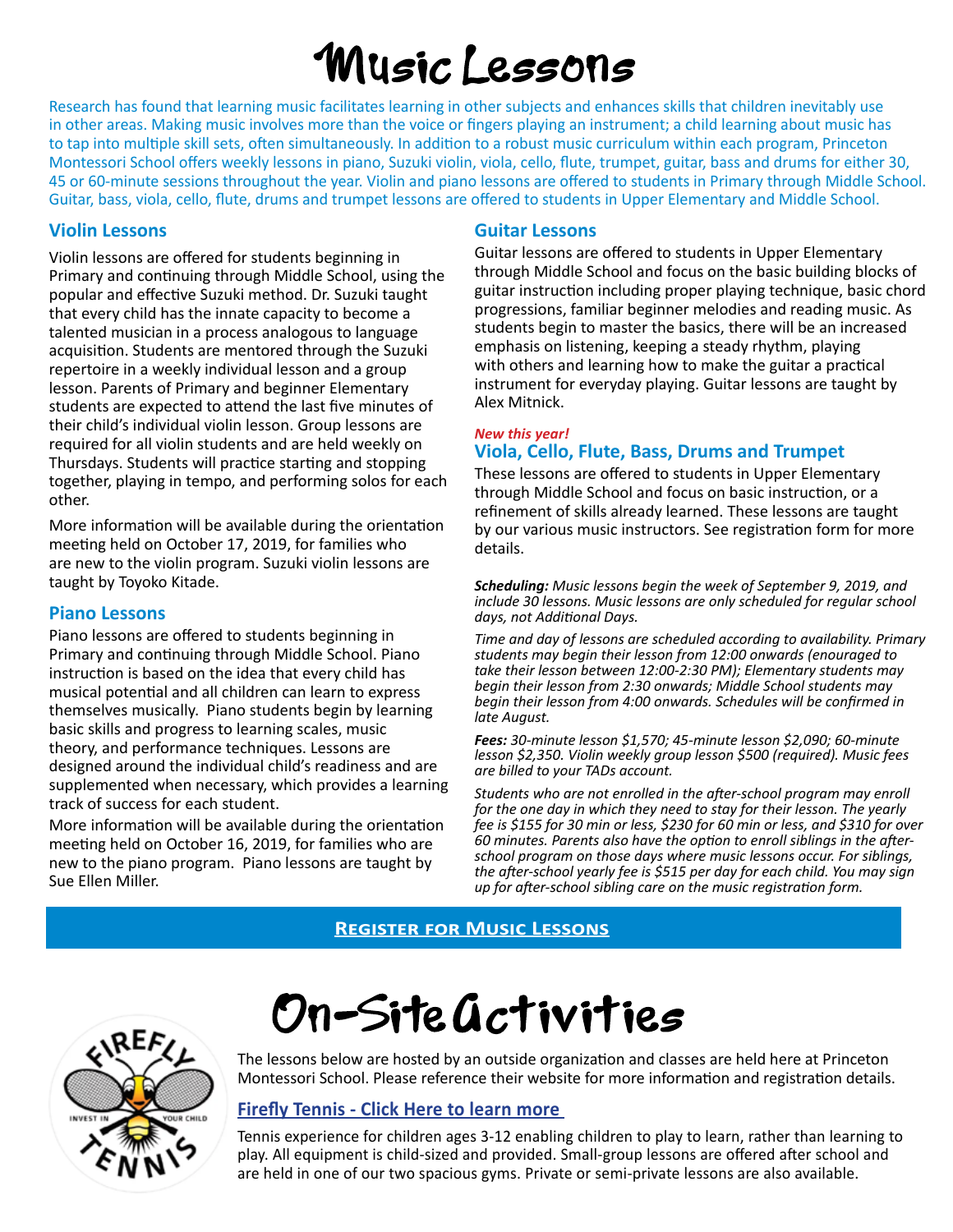# Club Details

Clubs provide creative, age-appropriate enrichment opportunities for students enrolled in Elementary through Middle School. Each club is taught within the framework of Montessori philosophy and designed to offer an engaging experience and provide opportunities for growth outside the classroom.

Clubs begin the week of September 16, 2019 and run through the week of May 11, 2020. There are no clubs on days where school is closed, or on Additional Days. Note that the age range varies for each club and is noted in the descriptions below.

Weekly participation is expected for the entire session and students are excused for illness only. The club instructors request that parents schedule all appointments and activities after the club time or on another day of the week. Students enrolled in the after-school program will join the after-school program following their club activity.

A minimum enrollment of five students is required by the enrollment deadline to run the club. Clubs will close once the maximum number of students for each club is reached.

*Fees: Clubs cost \$300 per child except where noted (\*). Families enrolled in the after-school program have the club fees waived for participation in up to two clubs per week. Parents may enroll siblings who are not in a club in the after-school program until 4:00 PM on club days. For siblings, the after-school yearly fee is \$515 per club day for each child. You may sign up for sibling care on the club registration form. The club fees will be billed to your family's TADs account. Club fees are non-refundable.* 

#### **Monday**

#### **Dance and Movement**

*Mondays, 3:00-4:00 PM, Lower and Upper Elem (Grades 1-5)* 

This club will allow students to explore expression through movement. Students will stretch, decipher musicality, discover basic and complex rhythms, as well as learn the fundamentals of techniques and styles such as ballet, jazz, modern, hip hop, folk and other social dances. Opportunities for further exploration will be provided through the use of improvisational exercises and chances for the students to choreograph their own dances. The instructor will guide and encourage each student to build confidence, full body coordination, and a basic vocabulary of the different dance styles. This club is an excellent outlet for creativity and a fun way to overcome having "two left feet"!



*Instructors provided by BalletCNJ*

#### **Culinary Club**

*Mondays, 4:00-5:00 PM, Upper Elem (Grade 5) and Middle School (Grades 6-8)*

The Culinary Club will inspire students to socialize and be creative while learning how to prepare a variety of foods, utilizing safe cooking methods, and eating the results. The club will reinforce independent learning of life skills by empowering students to take on the responsibilities in the kitchen. Through active participation, students will develop confidence through mutual encouragement to learn the basics of cooking and preparing delicious culinary dishes that they can enjoy!

*Instructor: Teresa Hartmann, PMonts Primary Teacher*

#### **Tuesday**

#### **Tae Kwon Do**

#### *Tuesdays, 3:00-4:00 PM, Upper Elem (Grades 3-5)*

Ahn's Taekwondo Academy is an authentic Korean World Taekwondo Federation-style school that has been teaching in the area for over 10 years. The Academy will offer this afterschool club where experienced masters and instructors will teach students respect, confidence, listening skills, discipline, physical fitness, and self-defense. Emphasis is not on competition against other people; rather, students are challenged to improve their skills at their own pace.

*\*Cost: In addition to the club fee, there is an additional \$25 fee for uniform. (Uniform fee waived if your child already has a uniform from last year's club).*

*Instructors provided by Ahn's Taekwondo Academy*

#### **Chinese Language & Culture**

*Tuesdays, 3:00-4:00 PM, Lower and Upper Elem (Grades 1-5)*

Learning another language has multiple benefits for cognitive and social development, as well as cultivating students' interests in a foreign culture and their understanding and acceptance of differences. Beginning foreign language students want to feel, touch, smell, and see the culture and not just hear the language. Chinese culture will be incorporated into the foreign language learning and students will learn through hands-on activities.

*Instructor: Xiaoxi Zhang, PMonts Primary Teacher* 

#### **Rock Band**

#### *Tuesdays, 4:00-5:00 PM, Middle School (Grades 6-8)*

Students are welcome to bring their musical talents of all kinds to the band, or to try something new. Designed for enthusiastic rock band performers, this program is an opportunity for students to explore the entire process of staging a full rock show: selecting material, creating transcriptions, arranging charts, rehearsing with a band and performing on stage.

*Instructor: Alex Mitnick, PMonts Music Teacher* 

# **Register for Clubs**